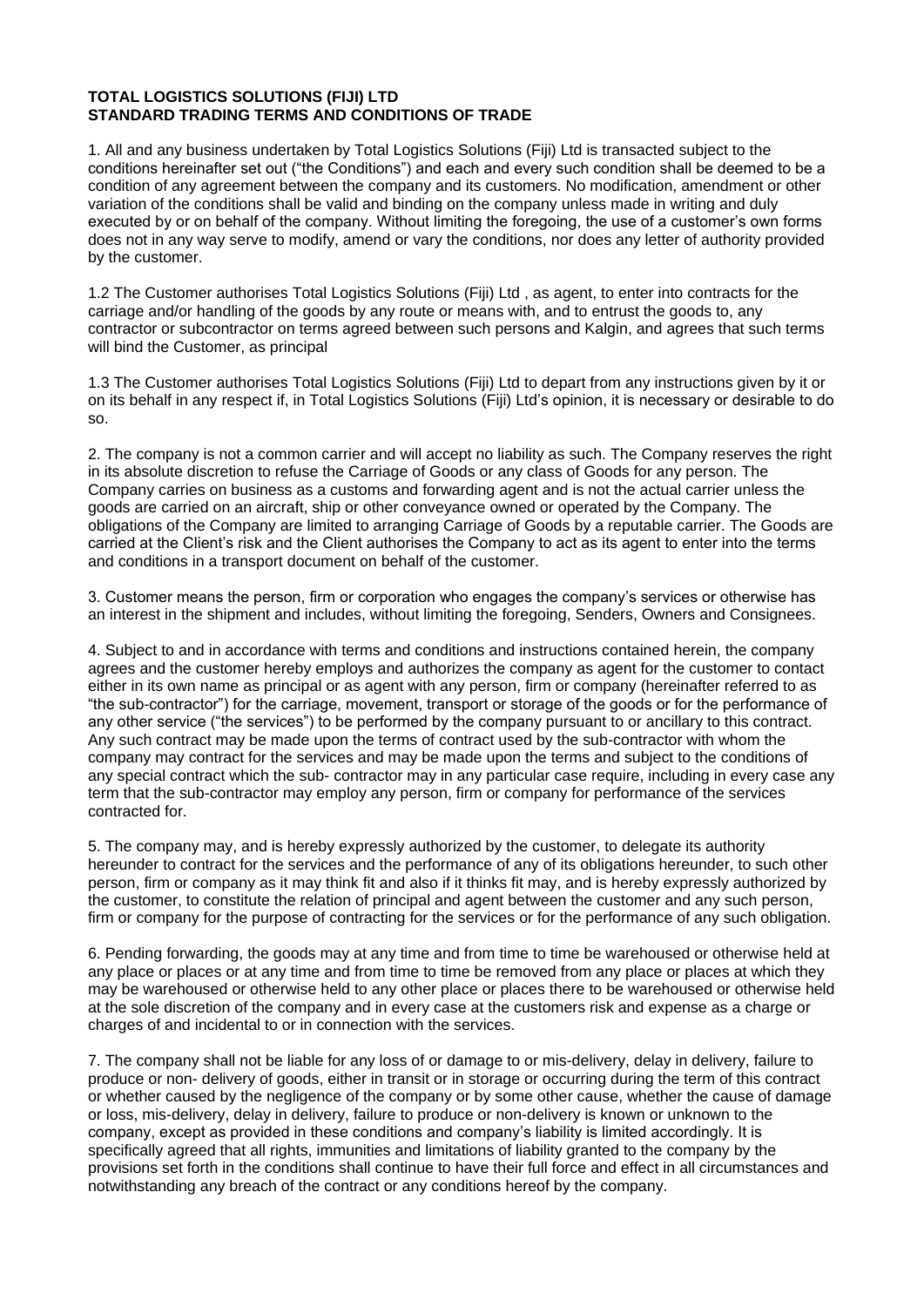8. If the customer instructs the company to use a particular method or route for movement of the goods, the company will give priority to the method or route designated but if that method or route cannot conveniently be adopted by the company, the customer shall be deemed to have authorized it to move or have the goods moved by another method or methods or by any other route.

9. Customers entering into transactions of any kind with the company expressly warrant that they are the owners or the authorized agents of the owners of any goods or property the subject matter of the transaction, and by entering into the transaction they accept these conditions for themselves as well as for all other parties on whose behalf they are acting.

10. The company is entitled to retain and be paid all brokerages, commissions, allowances and other remuneration customarily retained by or paid to shipping and forwarding agents and insurance brokers.

11. All receivables due to the company in Fiji are payable in Fiji dollars. The company is entitled to charge a currency conversion premium when converting receivables into Fiji dollars.

12. Quotations are given on the basis of immediate acceptance and subject to the right of withdrawal or revision; quotations are valid only for the specified weight and volume ranges quoted and for the designated services and standard of service quoted. Quotations will be valid for a period of 30 days and will be filed on receipt of written acceptance and in the case of inbound freight rates shall be valid only for the suppliers detailed by the customer at each origin point. Where a particular method of carriage or service with a carrier is specified in the quotations, the quotation is only valid for that method of carriage, carrier or service specified in that quotation. Rates are quoted on the basis that the cargo is suitable for standard airline containers. Over- dimensional, overweight or hazardous cargo suitable for cargo aircraft or other specialized aircraft is subject to airline schedules, which may vary or be discontinued from time to time on some routes. Freight rates are subject to official airline, IATA, and seafreight (Shipping Line) company rate increases (GRI), and insurance premiums are subject to revision by the principal insurer. If any changes occur in rates of freight, insurance premiums, or any other cost or charges applicable to the goods, quotations and charges shall be subject to revision accordingly with or without notice to the customer. Customer acknowledges and agrees that the rates and service quotations given by the company and its agents will be based on information provided by customer, and that final rates and service may vary based on the shipment actually tendered and the application of these conditions, company will not be liable for nor will any adjustment, refund or credit of any kind be made as a result of any discrepancy in the rate or service quotation made prior to the actual tender of the shipment.

13. The company relies solely on the information provided by the customer, Sender, Owner and Consignee of any goods and their agents, if any, in providing advice to the customer, Sender, Owner and Consignee and their agents, if any, and information to the crown, the collector of customs or any other statutory body or authority whether representing the crown or not as well as any private body, company or person regarding the classification of or liability for the amount, scale or rate of customs duty, excise duty or other impost or tax applicable to any goods or property whatsoever or as to the nature, type, quantity of goods or any other matter material to the valuation of the goods and/or the amount of duty properly payable on the goods. The customer, Sender, Owner and Consignee and their agents, if any, shall be deemed to be bound by and to warrant the accuracy of all descriptions, values and other particulars furnished to the company for customs, consular and other purposes. The customer undertakes to indemnify the company against all losses, damages penalties and fines arising out of or in connection with any inaccuracy or omission in the information provided to the crown, to the collector of customs or any other statutory body or authority whether representing the crown or not as well as any private body, company or person, whether the inaccuracy or omission is brought about wholly or in part by the negligence or alleged negligence or any act, omission, neglect, default or breach of duty or breach of obligation of the company's servants or agents or not.

14. The Customer shall indemnify the company against any duties, losses, costs, penalties or other moneys which the company is called upon or obligated to pay in respect of or in connection with the goods, any documents relating to the goods, the valuation of the goods or the amount of duty payable on the goods, and the keeping or failure to keep any documents relating to the goods, the valuation of the goods or the amount payable on the goods, and any statements made in respect of the goods, the valuation of the goods or the amount or duty payable on the goods, howsoever rising, including but not limited to, an obligation arising by reason of any statute proclamation declaration rule of law or other legislative or quasi-legislative act or by reason of liability arising in contract to in tort or by reason of the existence of any lien charge bill of sale mortgage or other hypothecation of the goods or under any hire purchase agreement or by reason of the law relating to the companies, bankruptcy, insolvency or executions or otherwise. The indemnity hereby conferred upon by the company shall continue in force and effect whether or not the goods are or have been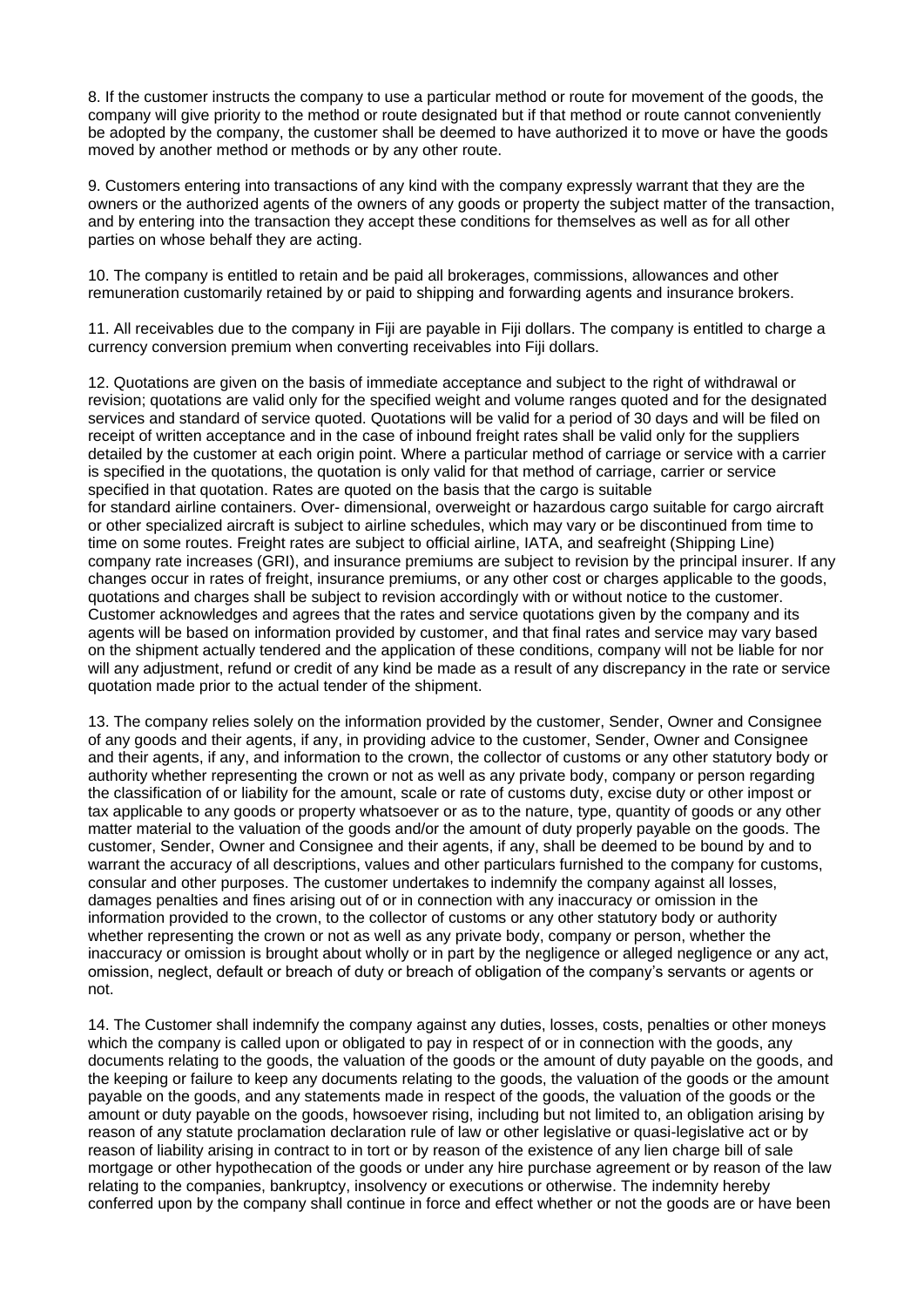pillaged, stolen, lost, damaged or destroyed and shall not be affected in any way if such pillaging, stealing, loss, damage or destruction has occurred or been brought about wholly or in part by the negligence or the alleged negligence or any default, omission, neglect or default or breach of duty or obligation of the company, it servants or agents.

15. The customer undertakes to reimburse to the company any expenses incurred directly or indirectly arising out of or in connection with entry of a customs officer or authorised person on the premises of the company for the purpose of searching the premises and/or inspecting, examining, making copies of or taking extracts from documents found on the premises.

16. No insurance will be effected except upon the express instructions given in writing by the customer and all insurances effected by the company are subject to the usual exceptions and conditions of the policies of the insurance company or underwriters taking the risk. The company shall not be under any obligation to effect separate insurance on each consignment but may declare it in any open or general policy. Should the insurer's dispute their liability for any reason the insured shall have recourse against the insurers only and the company shall not be under any responsibility or liability in relation thereto, notwithstanding that the premium upon the policy may not be at the same rate as that charged by the company or paid to the company by its customer.

17. The company shall not be liable for loss of or damage to goods unless such loss or damage occurs whilst the goods are in the actual custody of the company and under its actual control and unless such loss or damage is due to the wilful neglect or default of the company or its own servants.

18. It is hereby agreed between the customer and the company that the liability of the company on whatsoever grounds shall be limited in amount to the sum of \$20.00 in total in respect of losses or damages to all the goods listed in Forwarding instructions, included on any commercial invoice, or any other declaration of freight to be carried, whether or not there has been any declaration of value of the goods or of any of them by the customer. Sender. Owner or consignee for purpose of carriage or otherwise.

19. It is hereby agreed between the customer and the company that the customer's right to compensation for damaged, lost or non-delivered freight will only be maintained provided the following is strictly adhered to:

a) Any claim for damage must be lodged in writing to the company within 2 days of delivery of goods.

b) Any claim for loss/non-delivery of goods must be notified in writing to the company within 90 days from the date of issue of the airway bill/bill of lading.

c) Any rights to damage against the company shall be extinguished unless action is brought within one year after the completion of the services, delivery of the goods or the date the goods should have been delivered, whichever is shorter. To the extent that the Carriage of Goods Act 1979 may apply, the company expressly contracts out of section 19 (including section 19(4) of that Act, which shall be of no effect whatsoever. Sea Carriage of Goods Act article III subsection 6

20. a) In the case of Carriage by Sea, where the goods are of value exceeding \$200 per package or unit or the equivalent of that sum in other currency, the value will not be declared or inserted in the Bill of Lading for the purpose of extending the ship owner's liability under Article IV, rule 5 of the Fifth Schedule to the Maritime Transport Act 1994.

b) In the case of Carriage by Air, no optional declaration of value to increase the Air Carrier's liability under the Civil Aviation Act 1990, Article 22(2) of the Fourth Schedule will be made except on express instructions by the customer.

c) In all other cases where there is a choice of tariff rates according to the extent of the liability assumed by the carriers warehousemen or others, no declaration of value (where optional) will be made for the purpose of extending liability and goods will be forwarded or dealt with at owner's own risk or other minimum charges, unless express instructions in writing to the contrary are given by the customer.

21. Notwithstanding clauses 17, 18 and 29 of these Standard Trading Conditions, where the liability of the company is governed by the mandatory provisions of the Carriage of Goods Act 1979 the Company's liability shall be at "limited carrier's risk" and the amount of such liability calculated accordingly.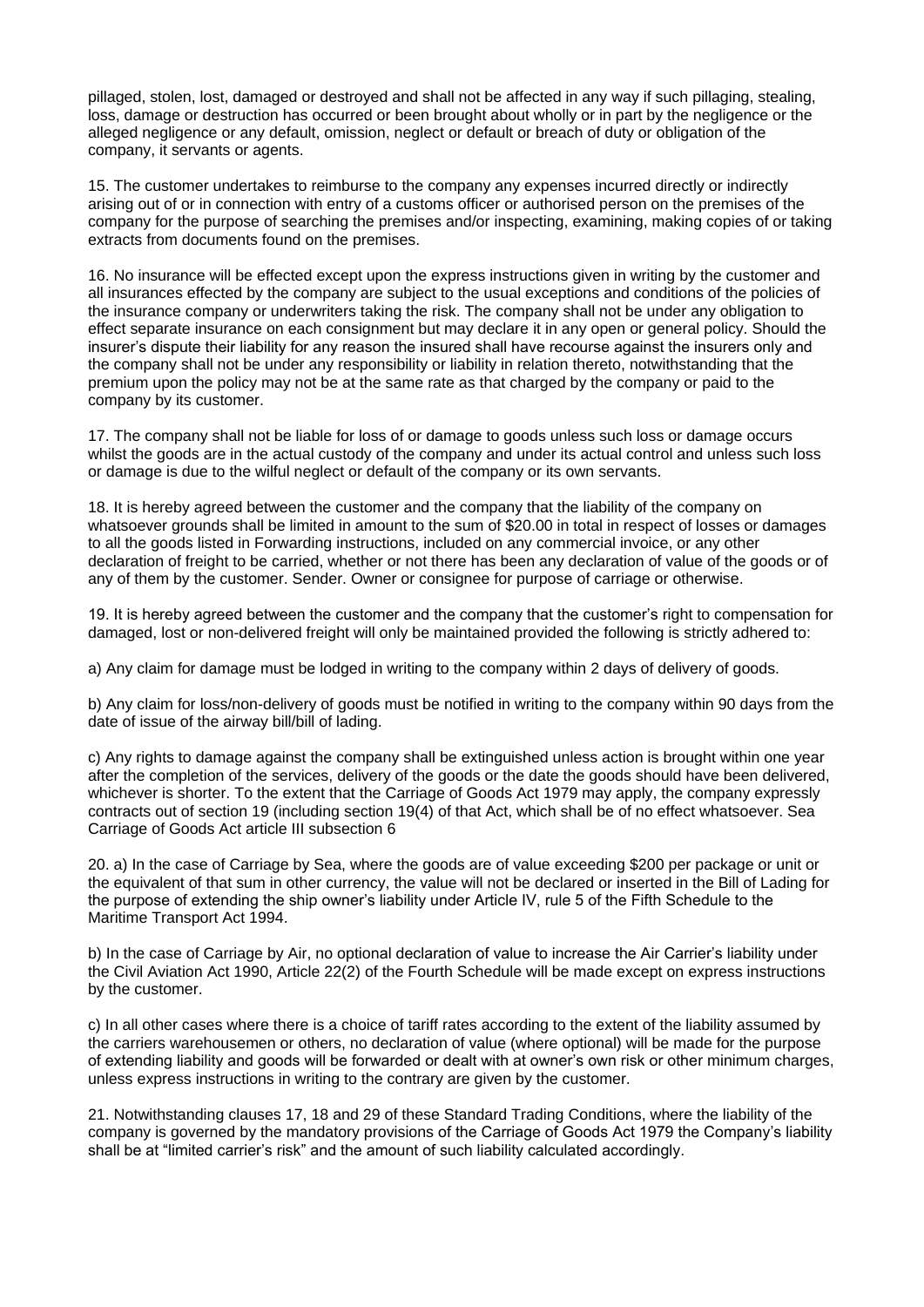22. Instructions to collect payment on delivery (C.O.D.) in cash or otherwise are accepted by the company upon the condition that the company in the matter of such collection will be liable for the exercise of reasonable diligence and care only.

23. Perishable goods, which are not taken up immediately upon arrival or which are insufficiently addressed or marked or otherwise not identifiable, may be sold or otherwise disposed of without any notice to the customer and payment or tender of the net proceeds of any sale after deduction of charges shall be equivalent to delivery.

24. Non-perishable goods which cannot be delivered either because they are insufficiently or incorrectly addressed or because they are not collected or accepted by the consignee may be sold or returned, at the company's option, at any time after the expiration of 21 days from notice in writing sent to the address which the customer gave to the company on delivery of the goods. All charges and expenses arising in connection with the sale or return of the goods shall be paid by the customer. A communication from any agent or correspondent of the company to the effect that the goods cannot be delivered for any reason shall be conclusive evidence of that fact.

25. Except under special arrangements previously made in writing, the company will not accept or deal with any noxious dangerous, hazardous or inflammable or explosive goods or any goods likely to cause damage. Any customer delivering such goods to the company or causing the company to handle or deal with any such goods (except under special arrangements previously made in writing) shall be liable for all loss or damage caused thereby and shall indemnify, defend and hold the company harmless against all penalties claims damages costs and expenses arising in connection therewith and the goods may be destroyed or otherwise dealt with at the sole discretion of the company or any other person in whose custody they may be in at the relevant time. If such goods are accepted under arrangements previously made in writing they may nevertheless be so destroyed or otherwise dealt with if they become dangerous to other goods or property. The expression "goods likely to cause damage" includes those likely to harbour or encourage vermin or other pests, and any damaged freight that may be a risk to the safety of the employees, servants or agents of the company.

26. Except under special arrangements previously made in writing, the company will not accept bullion, coins, precious stones, jewellery, valuables, antiques, pictures, livestock or plants, and the company will not accept any liability whatsoever for any such goods except under special arrangements previously made in writing.

27. All goods (and documents relating to goods) shall be subject to a particular and general lien and pledge for moneys due either in respect of such goods or for any particular or general balance or other moneys due from the customer to the company. If any moneys due to the company are not paid within one calendar month after notice has been given to the person from whom the moneys are due that such foods are detained, they may be sold by auction or otherwise at the sole discretion of the company and at the expense of the customer and the proceeds applied in or towards satisfaction of such particular and general lien. No sale or disposal pursuant to this provision shall discharge any liability or lien to any greater extent than the proceeds thereof, less selling expenses, and the customer shall remain liable for any deficiency.

28. It is hereby expressly agreed that no employee, servant or agent of the company (including every independent contractor from time to time employed by the company) shall in any circumstances whatsoever be under any liability whatsoever to the customer and the customer indemnifies the company and its employees, servants and agents (including every independent contractor from time to time employed by the company) in respect of any liability to the sender, owner or consignee of the goods for any loss or damage or delay of whatsoever kind arising or resulting directly or indirectly from any act, neglect or default on his part while acting in the course of or in connection with his employment and without prejudice to the generality of the foregoing provisions in this clause, every exemption, limitation, condition and liability herein contained and right, exemption from liability, defence and immunity of whatsoever nature applicable to the company or to which the company is entitled hereunder shall also be available and shall extend to protect every such employee, servant and agent of the company (including every independent contractor from time to time employed by the company) acting as aforesaid and for the purpose of all the foregoing provisions of this clause the company is or shall be deemed to be acting as agents or trustee on behalf of and for the benefit of all persons who are or might be employees, servants or agents of the company (including every independent contractor from time to time employed by the company) and all such persons shall, to this extent only, be or deemed to be parties to this contract.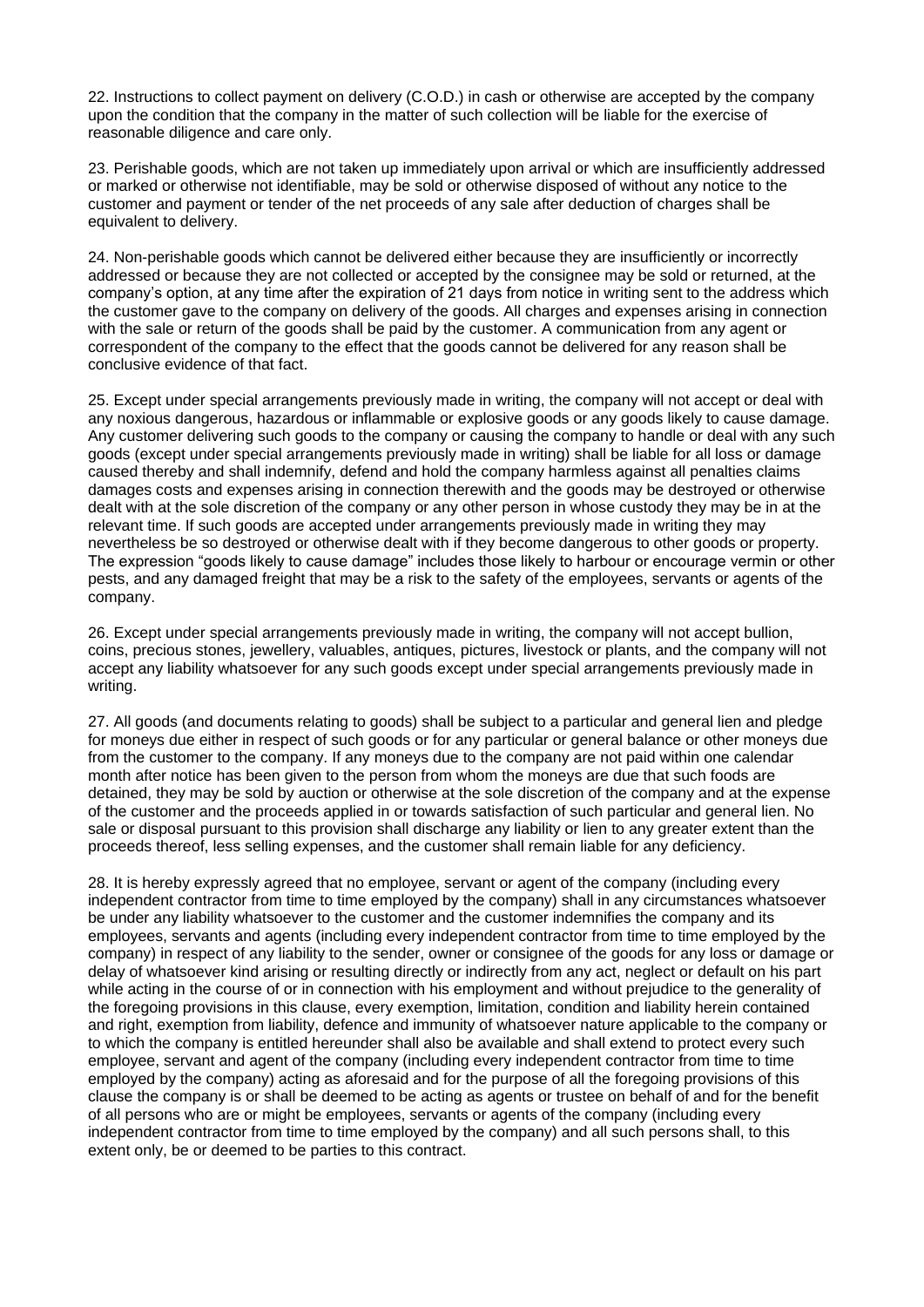29. All agreements between the company and its customers shall be governed by Fiji Law and within the exclusive jurisdiction of Fiji courts. Customer hereby irrevocably and unconditionally consents to submit to the exclusive jurisdiction of the courts of Fiji for any actions, suits or proceedings arising out of this contract.

30. The company shall not be liable for:

a) Any loss, injury or damage in respect of the goods caused by destruction, fire, explosion, stealing, fraud, burglary, theft, storm, flood, tempest or water or by any other cause whatsoever whether brought about wholly or in part by the alleged negligence or any act, omission, neglect, default, breach of duty or breach of obligation of the company its servants its agents or not.

b) Any loss, injury or damage suffered by delayed delivery of goods.

c) Any loss, injury or damage in respect of the goods resulting from or contributed to by the contract of the goods with or proximity to other goods or sweating, freezing, defrosting, evaporation, leakage, breakage, shrinkage, deterioration, fermentation, wasting, decay, putrefaction, contamination, vermin, strikes, lockouts, shortage of labour or resulting from or contributed to by any circumstances beyond the reasonable control of the company.

d) Any duties, losses, costs or penalties or other moneys incurred or actions, claims or proceedings arising out of or in connection with the keeping or failure to keep documentation relating to the goods, the valuation of the goods or the amount of duty payable on the goods, whether brought about wholly or in part by the negligence or alleged negligence or any act, omission, neglect, default, breach of duty or breach of obligation of the company its servants or agents or not.

31. To the extent permitted by law, and subject to the following clause, the company shall under no circumstances be liable in any way whatsoever to the customer or any third part for any loss, damage, penalty or costs in respect of any claim (whether contractual, tortuous, statutory or otherwise) for any form of damages, losses, costs, penalties or harm sustained or incurred by the customer arising out of or in connection with the relationship established by this agreement, including (without limiting the generality of the foregoing) any advice, quotation, statement, representation, or information, whether oral or in writing, made or given by or on behalf of the company or by any servant, agent or employee of the company as to the classification of or the liability for, the amount, scale or rate of customs duty, excise, duty or other impost or tax applicable to any goods or property whatsoever, or as to the nature, type, quantity of goods or any other matter material to the valuation of the goods and/or the amount of duty properly payable on the goods.

32. The company shall not in any circumstances be liable in respect of any loss, penalty, costs, claim, action or proceedings arising out of or in connection with a failure by the company to pass on to or provide the customer with any documents relating to the goods, the valuation or the assessment of liability for duty of the goods or any penalty imposed on the customer.

33. The terms and conditions hereof which exclude or limit the company's liability shall apply only to the extent permitted by law Provisions of the Consumer Guarantees Act, 1993 and other statues from time to time in force in New Zealand may imply warranties or conditions or impose obligations upon the company which cannot be excluded, restricted or modified except to a limited extent. This agreement must be read and construed subject to any statutory provision. If any such statutory provisions apply, then to the extent to which the company is entitled to do so, its liability under those statutory provisions shall be limited at its option to:

(i) the re-supply of the services provided to the customer under this agreement;

- (ii) the payment of the cost of having such services performed again; or
- (iii) the refunding to the customer of any sums paid in respect of such services.

34. If any payment due under any agreement between the company and the customer is not made within seven days of the due date, the customer will be in default and without limiting any other rights of the company, the customer shall pay to the company, by way of liquidated damages, interest at the rate of 5 per cent per annum above the company's bank overdraft rate on the amount outstanding calculated from the due date of payment until payment is made in full. All sums payable to the company must be paid by the due date, without any deduction or set-off whatsoever.

34.1 Collection costs and any legal fees/costs for recovery of outstanding debt are payable by client